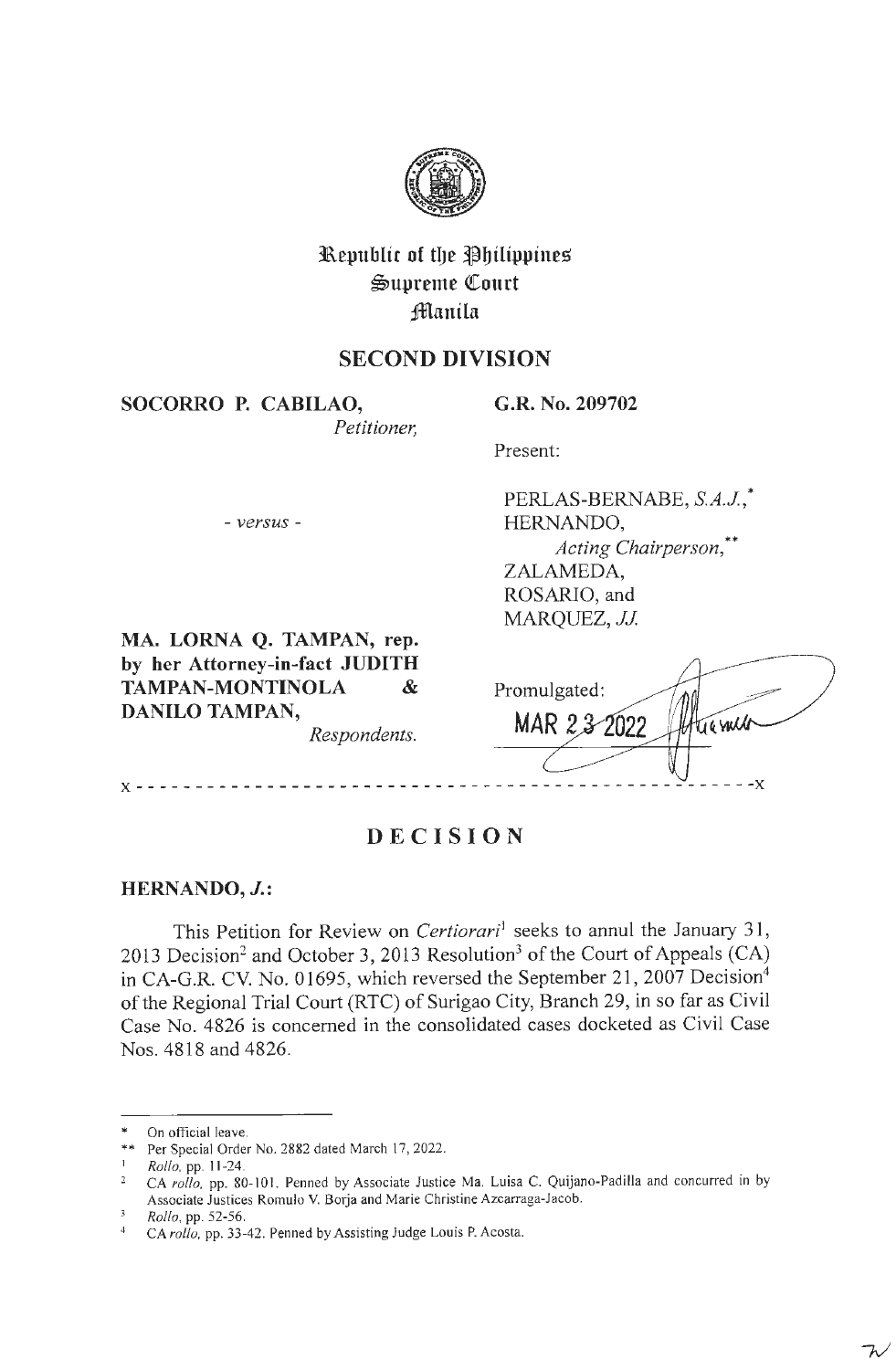### **The Antecedents:**

On April 7, 1988, Lorna Tampan-Naldoza (Lorna) purchased a residential house and lot from Socorro Cabilao (Socorro) located at 599 Narciso St., Surigao City (subject property), covered by TCT No. T-59, through a Deed of Absolute Sale of a Residential Land together with a House<sup>5</sup> (Deed of Sale), in the amount of Pl0,000.00. Since Lorna was in the United States, her mother, Antonieta, purchased the property on her behalf.<sup>6</sup> In 1995, Lorna decided to have TCT No. T-59 registered in her name but she discovered that the owner's duplicate got lost while it was kept by Judith Tampan-Montinola (Judith) in the house. Thereafter, Lorna, through Judith, filed a petition for the issuance of a new owner's duplicate. However, spouses Lapulapu and Lelita (Lelita) Buyser ( collectively, spouses Buyser) opposed her petition on the ground that they were in possession of the said title after buying the same from Socorro. Thus, Lorna's petition was dismissed. 7

When Lelita informed Socorro about the petition for the issuance of a new owner's copy of the title, Socorro denied having sold the subject property to Lorna. However, due to the controversy, Socorro repurchased the subject property and the owner's duplicate was surrendered back to her.<sup>8</sup>

On April 29, 1996, Lorna and Judith lodged a complaint for declaration of nullity of *apacto de retro* sale entered into on January 25, 1995 between Socorro and spouses Buyser. The case was docketed as Civil Case No. 4818.<sup>9</sup>

On May 5, 1996, Socorro filed an action for Annulment or Cancellation of Document, Quieting of Title/Recovery of Ownership and Possession, Injunction, and Damages with Prayer for Preliminary Injunction and Temporary Restraining Order<sup>10</sup> against Lorna and Danilo Tampan, which was docketed as Civil Case No. 4826. She alleged that she was the absolute and registered owner of the subject property covered by TCT No. T-59 which was in her possession. Moreover, on April 18, 1990, she sold the subject property through a *pacto de retro* sale to Enriqueta Baybayon (Enriqueta) for P89,000.00, and to Lelita on January 25, 1995. During both transactions, she surrendered her owner's copy of TCT No. T-59 to Enriqueta and Lelita.<sup>11</sup>

In her Answer,  $12$  Lorna maintained that she owned the subject property and claimed that Socorro was in full possession of her mental faculties when they signed the Deed of Sale before the notary public, Atty. Ildefonso Mantilla (Atty. Mantilla). Moreover, the document was translated and interpreted by Atty.

<sup>&</sup>lt;sup>5</sup><br>Records, p. 146.<br>**6 TSN, September 25, 1997, pp. 9-10.**<br>**7 TSN, November 3, 1999, pp. 5-17.**<br>**8 TSN, April 22, 2003, p. 22.** 

<sup>&</sup>lt;sup>9</sup> CA *rollo*, p. 81.<br><sup>10</sup> Records, pp. 1-6.

<sup>11</sup>*Rollo,* pp. 152- 153.

<sup>12</sup> Records, pp. 32-34.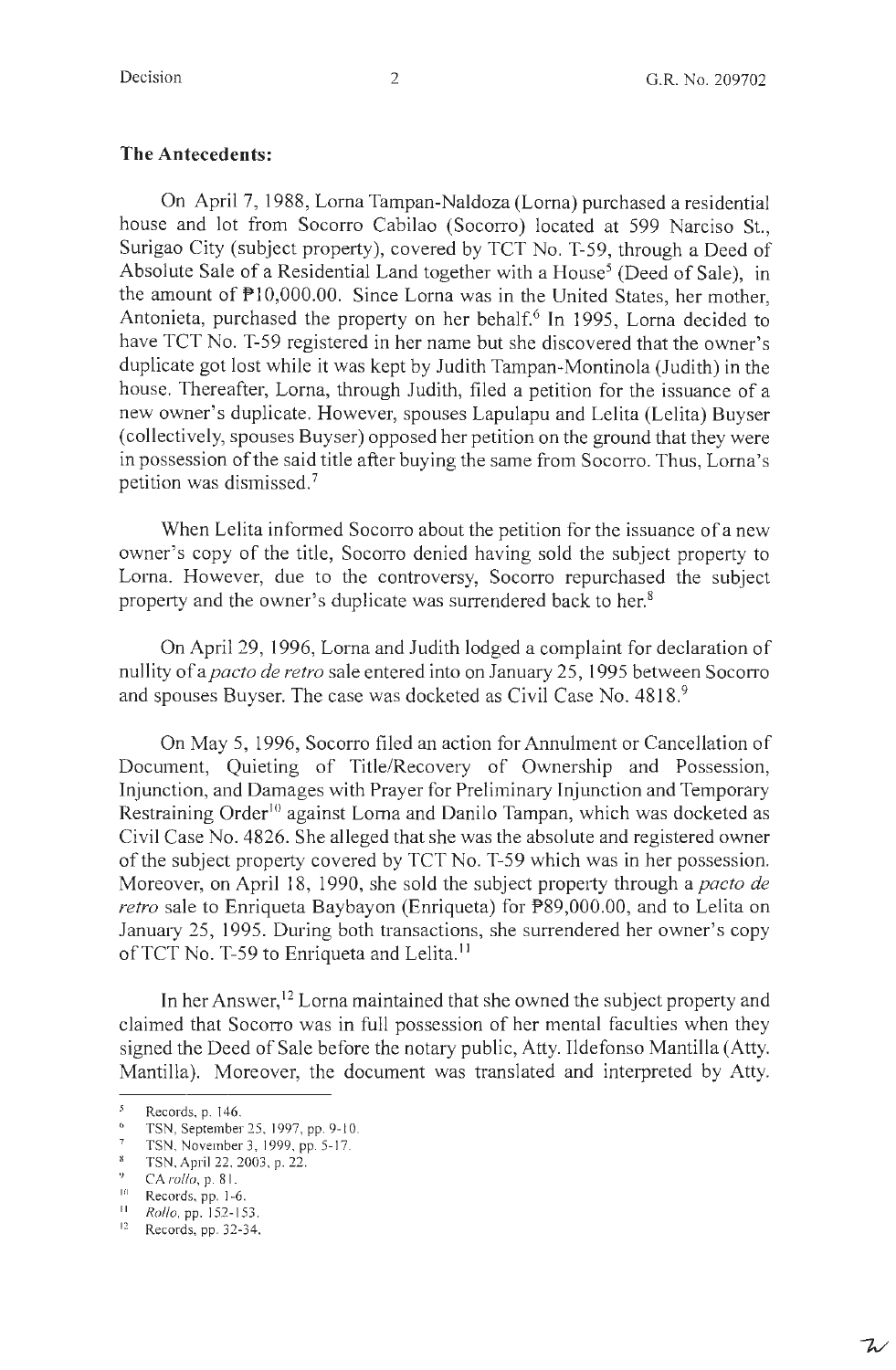$-\mathcal{V}$ 

Mantilla to Socorro in the Surigaonon dialect, which is the dialect she understands. Since Lorna was in the United States, her mother, Antonieta, personally gave the consideration of Pl 0,000.00 to Socorro in the presence of Atty. Mantilla. In the Deed of Sale, Antonieta also signed for and on Lorna's behalf. The true consideration paid was more or less  $P100,000.00$  but the Deed of Sale reflected a lesser amount to avoid a higher payment of taxes. The owner's copy of TCT No. T-59 was stolen by Socorro while she was living in the subject property. $13$ 

On August 23, 1996, the RTC ordered the consolidation of Civil Case Nos. 4818 and 4826. <sup>14</sup>

During trial, herein respondents presented Judith, Matilde Flores (Matilde), Atty. Mantilla, Jorge Quano (Jorge), and Reynaldo Tampan (Reynaldo). On the other hand, petitioner presented Enriqueta, Lelita, and Socorro herself.

Judith testified that Lorna purchased the property from Socorro through their mother, Antonieta. Socorro turned over the owner's copy of the TCT to Antonieta, who later own handed it over to Judith when the former left for the United States. Prior to Lorna's purchase of the subject property, she used to live three kilometers away and only transferred in the subject property after its purchase. From the time of the purchase, they have been paying the real estate taxes on the subject property, as well as the utility bills. They also shouldered Socorro's medical check-ups while she was residing with them. Moreover, the transfer of title to the property was not immediately done since the money Lorna sent was only sufficient for the payment of the property. When Lorna sent the money for the transfer of title sometime in 1995, it was also the time when Socorro suddenly left their house without notice and took the owner's copy of the title with her.<sup>15</sup>

Atty. Mantilla, the notary public before whom the Deed of Sale was executed, testified that he prepared and notarized the Deed of Sale between Socorro and Lorna. Socorro appeared personally while Antonieta represented Lorna and signed on her behalf. The execution of the sale was witnessed by a certain Roque Miole, legal aid from the Integrated Bar of the Philippines (IBP), and Maria Pecante, his office staff. Socorro handed over a photocopy of the title to Antonieta and the latter gave Socorro  $P10,000.00$ .<sup>16</sup>

Reynaldo confirmed that it was his sister Lorna who bought the subject property, and he accompanied Antonieta to the notary public during the execution of the Deed of Sale. The real consideration of the property is

 $E = H$ 

 $14$  Records, p. 27.

 $15$  TSN, November 3, 1999, pp. 5-27.

<sup>&</sup>lt;sup>16</sup> TSN, February 5, 2001, pp. 4-10.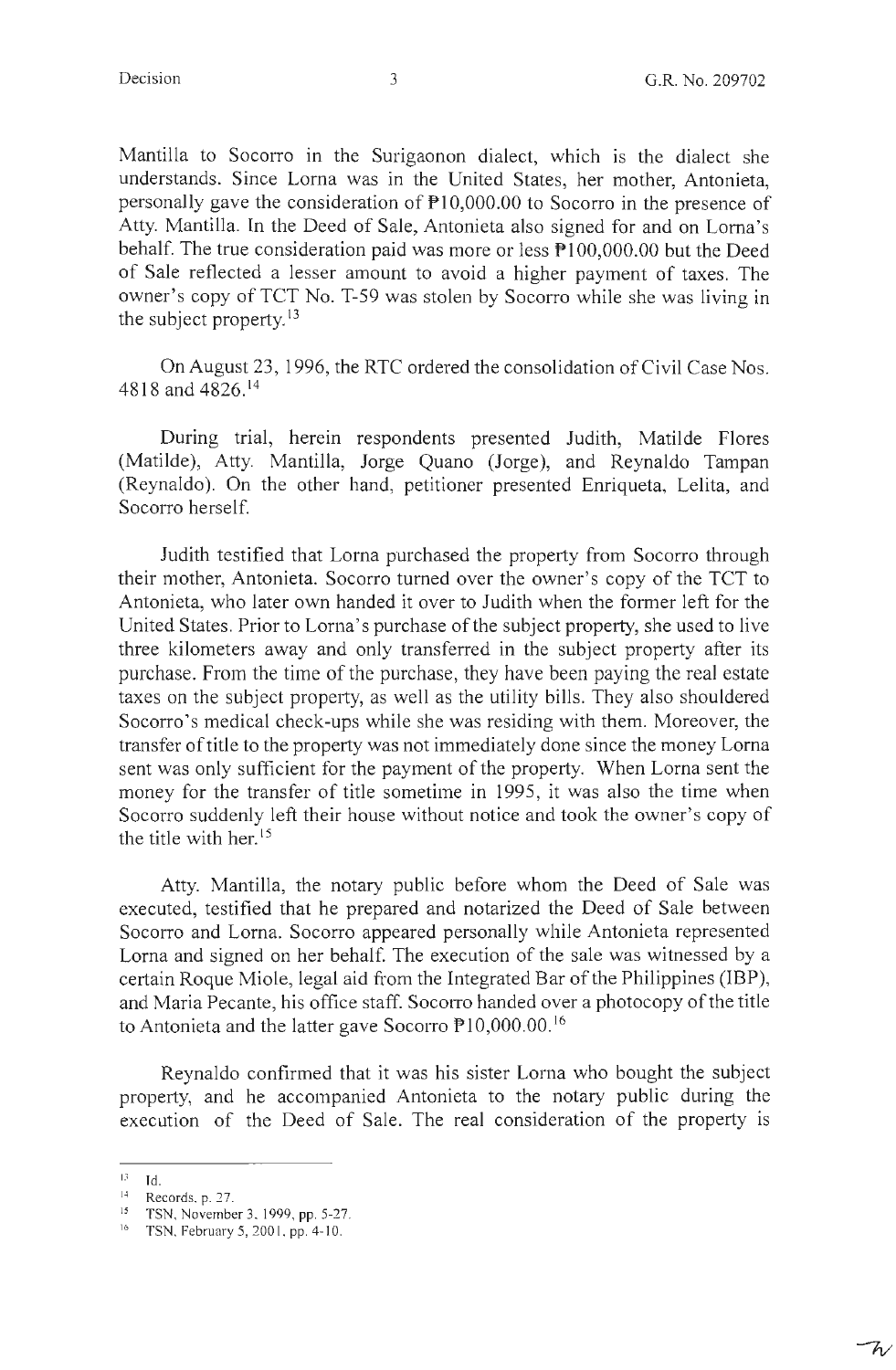P100,000.00 but only P10,000.00 was declared in order to lessen the payment of taxes. The following day, Socorro gave to his mother the owner's copy of TCT No. T-59. <sup>17</sup>

Another witness, Matilde, worked as a laundrywoman for the Tampans.<sup>18</sup> Meanwhile, Jorge lived in the subject property for quite some time.<sup>19</sup> Both witnesses testified that Socorro sold the subject property to Lorna.<sup>20</sup>

On the other hand, Enriqueta testified that the subject property was sold to her by Socorro through a *pacto de retro* sale for P89,000.00. As guarantee, Socorro gave her the owner's copy of TCT No. T-59. She gave the money to Socorro, who in turn handed it over to Danilo Tampan (Danilo) since the latter asked help from Socorro for his construction business. Danilo and his father, Felicisimo, accompanied Socorro and signed as witnesses during the transaction. It took three years before Socorro was able to redeem the property. Moreover, it was Danilo who made the partial payments and the balance was paid by Socorro after the latter found out that the whole amount had not been paid. <sup>21</sup>

Lelita testified that the subject property was sold to her by Socorro through a *pacto de retro* sale and the owner's copy of TCT No. T-59 was also surrendered to her. She and her husband opposed the petition for the issuance of a new owner's copy of the title filed by Lorna. Eventually, Socorro redeemed the property and Lelita returned the owner's copy of the title of the property.<sup>22</sup>

Lastly, Socorro denied the sale of the property in favor of Lorna.<sup>23</sup> The Tampans would let her sign various documents whenever she borrowed money and claimed that the alleged Deed of Sale is one of those documents. It was Danilo and Felicisimo who requested her to mortgage the subject property to Enriqueta since Danilo needed funds for his construction business. They even promised to redeem the property. The Tampans paid for the utility bills of the house.<sup>24</sup>

#### **Ruling of the Regional Trial Court:**

In its September 21, 2007 Decision,<sup>25</sup> the RTC dismissed Civil Case No. 4818 considering that Socorro had already repurchased the property from Lelita and the latter already returned the owner's copy of TCT No. T-59. Thus, the

<sup>&</sup>lt;sup>17</sup> TSN, July 11, 2001, pp. 5-11.

<sup>&</sup>lt;sup>18</sup> TSN, April 17, 1998, p. 5.

<sup>19</sup> TSN, April 24, 200 I, pp. 5-6. 20 TSN, April 17, 1998, pp. 5; TSN, April 24, 200 I, pp. 11-12.

<sup>21</sup> TSN, September 19, 2002, pp. 3-19.<br>
<sup>22</sup> TSN, November 14, 2002, pp. 6-11.<br>
<sup>23</sup> TSN, April 22, 2003, pp. 13-17.<br>
<sup>24</sup> Id. at 18-20.

<sup>&</sup>lt;sup>25</sup> CA *rollo*, pp. 33-42.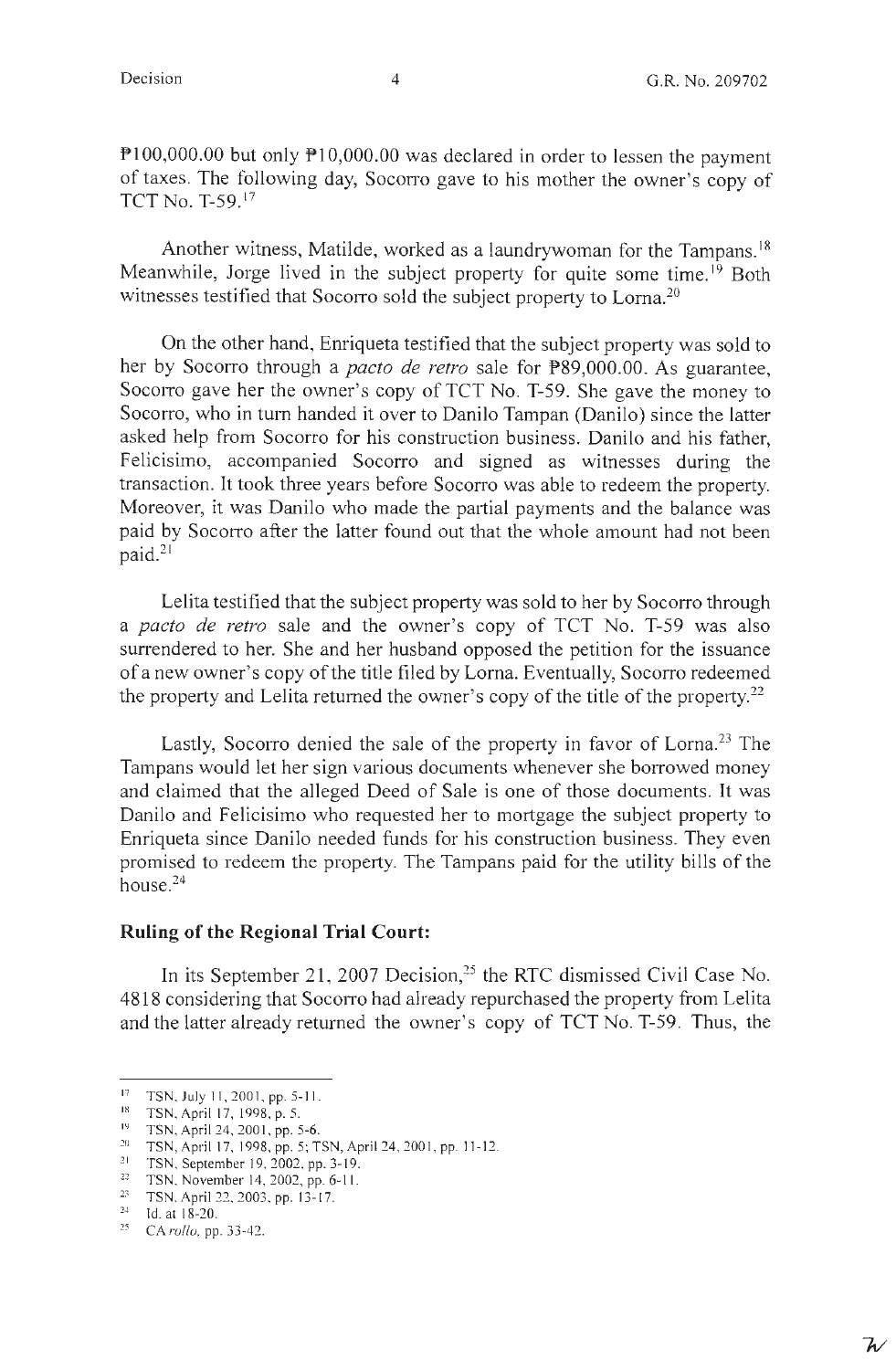action for nullity of the *pactro de retro* sale had already become moot and academic.

As to Civil Case No. 4826, the RTC declared the Deed of Sale between Socorro and Loma as null and void. It held that since TCT No. T-59 is under the name of Socorro, it was evidence of indefeasible title to the property. Moreover, the title was in Socorro's possession which is contrary to the regular course of business, if indeed it was sold to Loma. The Deed of Sale between Loma and Socorro is unenforceable considering that Lorna did not sign the document as she was in the United States at that time. While Antonieta signed on her behalf, there was nothing on record to prove that Loma authorized her mother to transact on her behalf. The price of  $P10,000.00$  is grossly inadequate thereby rendering the contract questionable. Lastly, the RTC pointed out that it took Loma seven years before transferring the title to her name for no valid reason. Hence, the timing was suspicious since Lorna wanted to transfer the title of the property in her name while Socorro was away. 26

The dispositive portion of the decision reads:

WHEREFORE, in view of the foregoing, the Court finds **in** favor of Socorro Cabilao.

Civil Case No. 4818 praying for the declaration of the Pacto de Retro Sale entered between defendants as void; and for the spouses Buyser to deliver to the plaintiffs TCT No. T-59 had been rendered moot and academic and is hereby DISMISSED.

Under Civil Case No. 4826, judgment is hereby rendered declaring the "Deed of Absolute Sale of a Residential Land Together with a House" dated April 7, 1988 null and void. Socorro Cabilao is hereby confirmed as the lawful owner of the subject real properties. And Lorna Q. Tampan-Montinola and Danilo Q. Tampan and any and all persons claiming any right over the property through them are hereby ordered to surrender possession of the subject properties peacefully to Socorro Cabilao.

No pronouncement as to costs.

SO ORDERED.<sup>27</sup>

Aggrieved, respondents filed an appeal.<sup>28</sup>

## **Ruling of the Court of Appeals:**

In its January 31, 2013 Decision,<sup>29</sup> the CA reversed the RTC's findings. It held that while the Torrens title is evidence of indefeasible title over the property, the execution of a deed of sale of such property transfers the ownership

 $^{26}$  Id. at 41-42.<br>
<sup>27</sup> Id. at 42.<br>
<sup>28</sup> Id. at 13-29.<br>
<sup>29</sup> Id. at 80-101.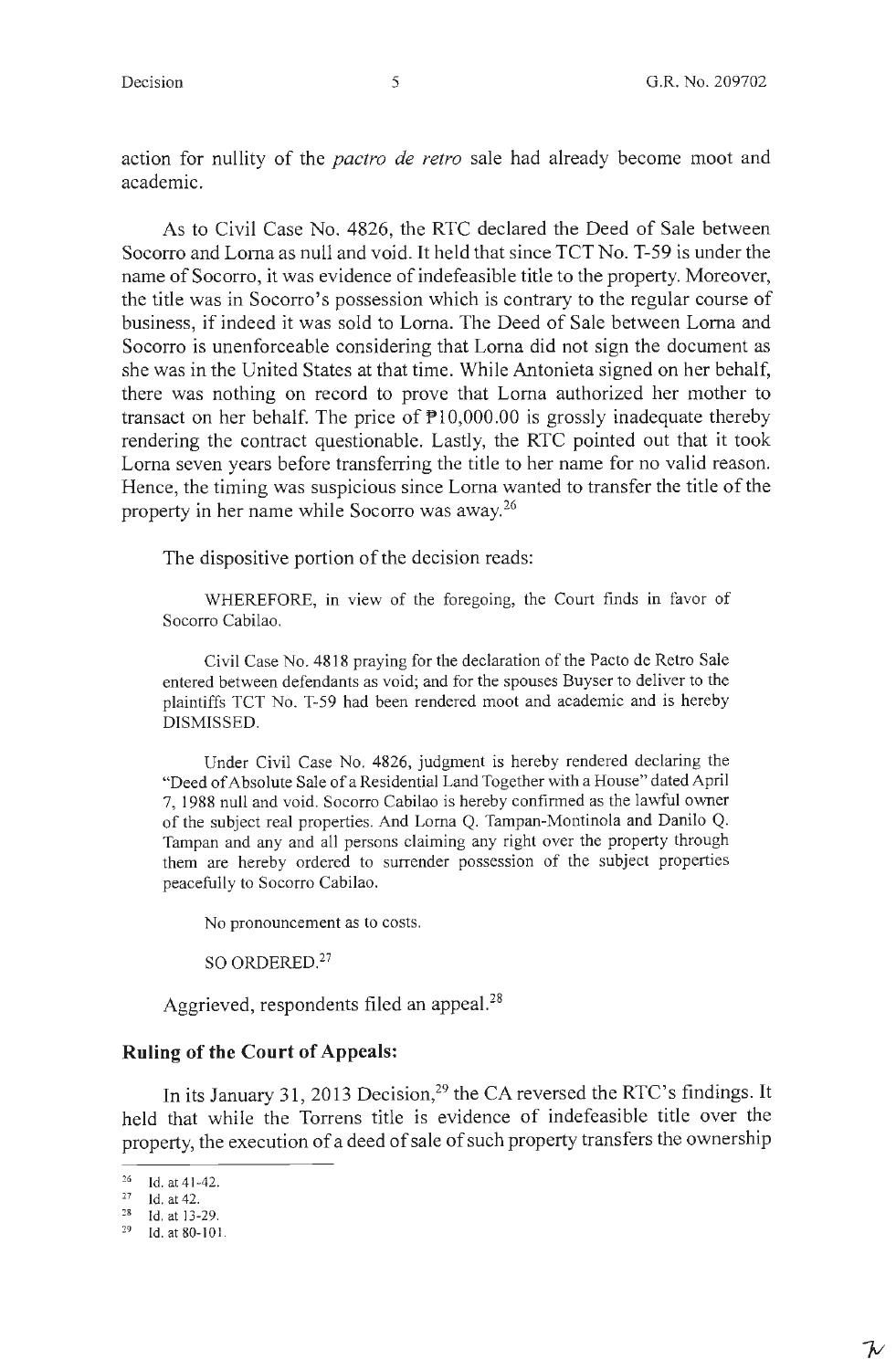thereof to the buyer even if the same remains under the name of the seller or registered owner. Since Socorro assails the validity of the Deed of Sale to Lorna, she has the burden of proving its invalidity. However, Socorro failed to substantiate her claim that the Tampans employed fraud and deception in securing her signature on the Deed of Sale. The Tampans were paying for the realty taxes over the property, thereby indicating strong evidence of ownership.30

The CA further held that the Deed of Sale between Socorro and Lorna, being a notarized document, bears evidentiary weight with respect to its due execution and enjoys a presumption of regularity. As to the gross inadequacy of the consideration, the CA ruled that it does not affect the validity of the sale. Likewise, it held that the late or non-registration of a deed of sale does not affect its validity. $31$ 

The *fallo* of the CA Decision reads:

**WHEREFORE,** premises considered, the instant appeal is **GRANTED.**  The Decision dated September 21, 2007 issued by the Regional Trial Court, Branch 29, Surigao City is hereby **MODIFIED** in that as to Civil Case No. 4826, the same is hereby **REVERSED and SET ASIDE** and the Complaint for [" ]Annulment or Cancellation of Document, Quieting of Title/Recovery of Ownership and Possession, Injunction, and Damages with Prayer for Preliminary Injunction and Temporary Restraining Order" filed by appellee Socorro Cabilao is hereby **DISMISSED** for lack of merit.

#### **SO ORDERED.<sup>32</sup>**

Socorro sought reconsideration<sup>33</sup> but it was denied by the CA in its October 3, 2013 Resolution. <sup>34</sup>

Hence, the present petition.<sup>35</sup> Socorro maintains that she never sold the subject property to Lorna or any of the latter's representatives. As an illiterate person, she claims that she does not understand English and while the purported deed of sale bears her signature, the same was obtained through fraud by the Tampans in the guise of signing loan documents whenever she borrowed money. Thus, she contends that the Deed of Sale is a simulated contract or one tainted with fraud and therefore null and void.<sup>36</sup>

 $30$  Id. at 92-98.<br> $31$  Id. at 98-99.

 $\frac{32}{33}$  Id. at 100.

**J> Id. at 102-111.** 

<sup>3~</sup> *Rollo,* pp. 52-56. Penned by Associate Justice Romulo V. Borja and concurred in by Associate Justices Ma. Christine Azcarraga Jacob and Oscar V. Badelles.<br>
<sup>35</sup> Id. at 11-24.<br>
<sup>36</sup> Id. at 16-21.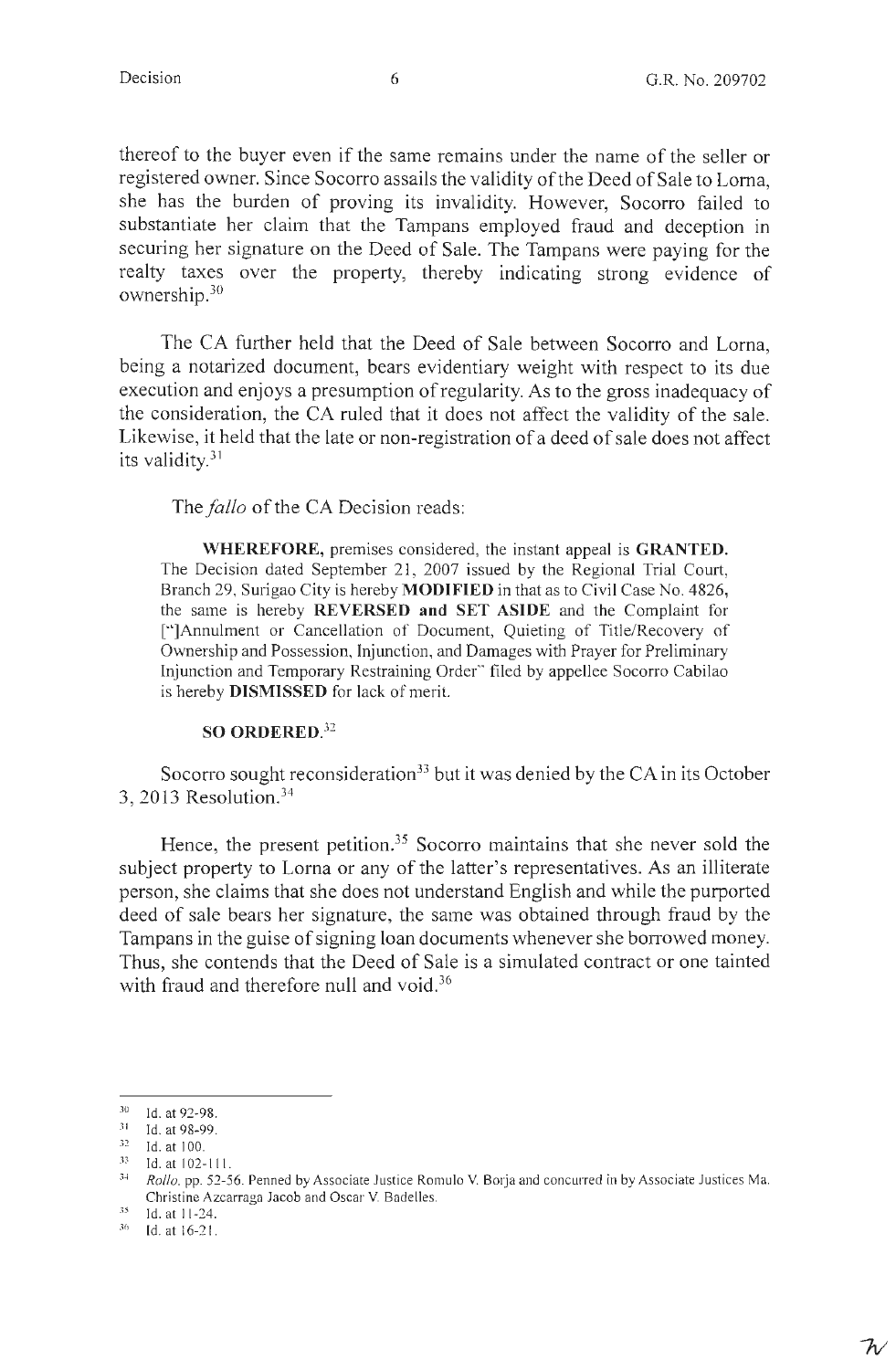Socorro further claims that her possession over the owner's duplicate copy of the TCT is inconsistent with any intention to convey ownership to another. The property had been the subject of two *pacto de retro* sales which shows that she clearly had possession over the owner's copy of the title. She points out that if the sale of the subject property indeed transpired, respondents did not take the necessary steps to register the property in their name for almost seven years.<sup>37</sup>

In their Comment,  $38$  respondents argue that Socorro has the burden of proving the existence of fraud which she failed to discharge. Socorro already admitted the genuineness of her signature in the Deed of Sale. However, aside from her bare assertion, Socorro's claim of the existence of fraud remains unsubstantiated. More importantly, the Deed of Sale was notarized. Hence, it carried the presumption of its due execution. As to the claim of gross inadequacy of price and non-registration of the deed of sale, respondents contend that it does not affect the validity of a contract of sale.

Both parties also filed their respective memoranda.<sup>39</sup>

#### **Issue**

The issue for resolution before the Court is whether the Deed of Sale between Lorna and Socorro is valid.

### **Our Ruling**

We find the petition unmeritorious.

The present controversy hinges on the validity of the Deed of Sale between Lorna and Socorro, which however is a question of fact.<sup>40</sup> It is well-settled that questions of fact are not reviewable in petitions for review on *certiorari* under Rule 45 of the Rules of Court. As a general rule, this Court is not duty-bound to analyze again and weigh the evidence introduced in and considered by the courts below.  $41$  Factual findings of the lower courts, if supported by substantial evidence, are accorded great respect and even finality by this Court unless the case falls under any of the exceptions such as when the findings are contrary to those of the trial court.<sup>42</sup> In the case at bar, the CA's factual findings are contrary to those of the RTC. Hence, this Court is called upon to reevaluate the factual findings below.

<sup>37</sup> Id. at 2 1-24. 38 Id. at 76- 146. 39 Id. at 130- 146 and 150-159. 40 *Dela Cruz v. Spouses Sison,* 492 Phil. 139, 144 (2005).

<sup>&</sup>lt;sup>42</sup> Id. at 366-367, citing *Cirtek Employees Labor Union-Federation of Free Workers v. Cirtek Electronics Inc,* 665 Phil. 784, 789 (2011).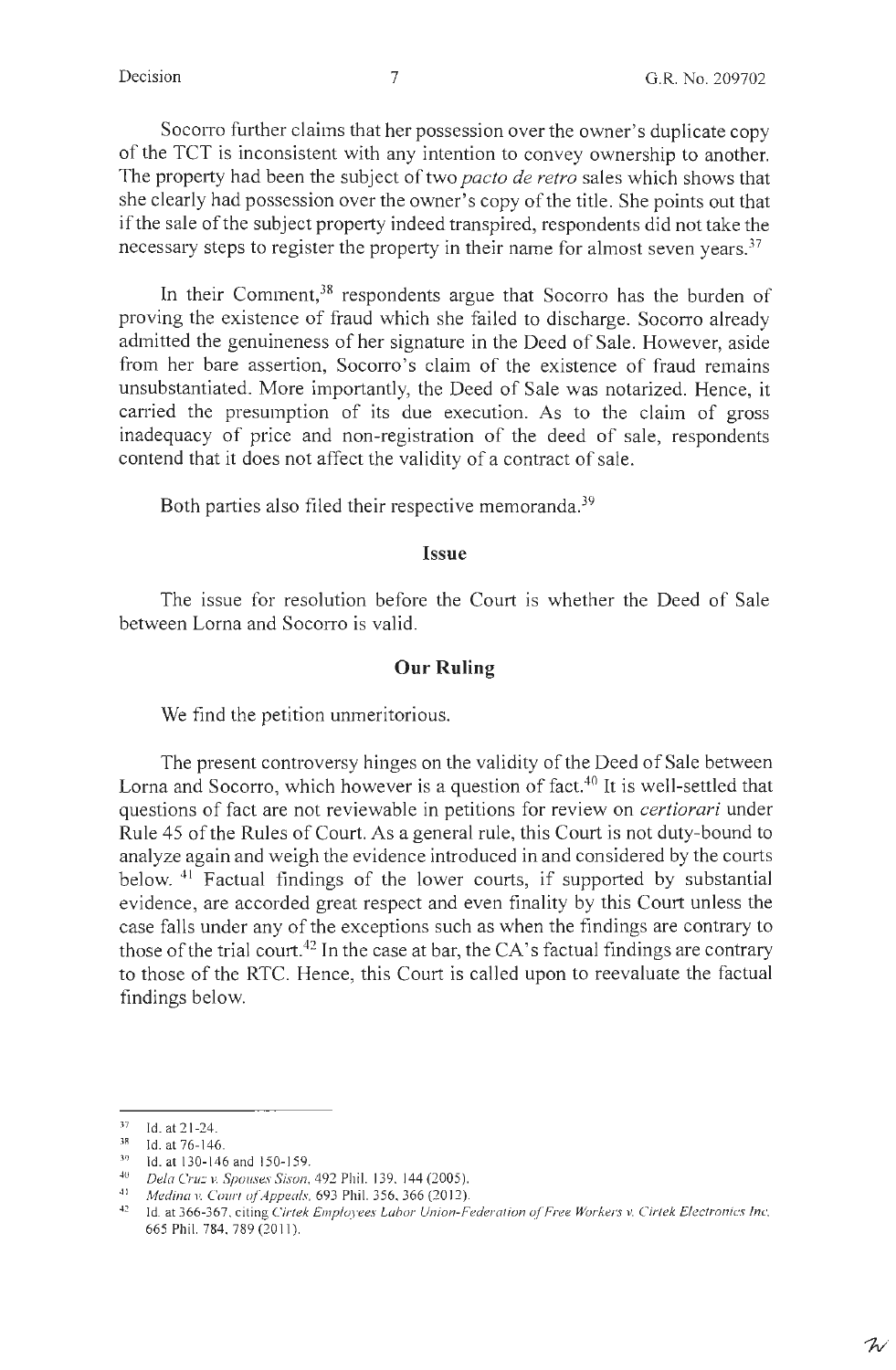After a judicious review of the records of the case, We sustain the findings of the CA and uphold the validity of the Deed of Sale between Loma and Socorro.

Article 1305 of New Civil Code (NCC) provides that a contract is "a meeting of minds between two persons whereby one binds himself, with respect to the other, to give something or to render some service." The essential requisites are: (1) consent of the contracting parties; (2) object certain which is the subject matter of the contract; and (3) cause of the obligation which is established. In the present case, all the elements of a valid contract are present. In the case at bar, the Deed of Sale validly transferred the ownership over TCT No. T-59 from Socorro to Lorna in consideration of  $P10,000.00$ . Arguing the absence of consent on her part, Socorro claims that the Deed of Sale is null and void since her signature thereon was obtained through fraud, or under the guise of a contract of loan. However, the evidence on record belies her theory.

Reynaldo testified that he was present during the execution of the Deed of Sale where he witnessed Antonieta and Socorro sign the document. He further testified that Socorro gave Antonieta the owner's duplicate copy of the title the following day. $43$ 

More importantly, Atty. Mantilla, who prepared and notarized the Deed of Sale, testified and categorically stated that Socorro signed the Deed of Sale and received the consideration of Pl0,000.00 from Antonieta. At that instance, Socorro handed over a photocopy of the duplicate copy of the title to Antonieta. When asked why Socorro only handed over a photocopy of the TCT, she answered that the duplicate copy was still with a certain Leon Danaque because of her outstanding loan with him.<sup>44</sup>

It is a well-settled rule that a duly notarized document enjoys the *prima facie* presumption of authenticity and due execution, as well as the full faith and credence attached to a public instrument.<sup>45</sup> Thus, a party assailing the authenticity and due execution of a notarized document is required to present evidence that is clear, convincing and more than merely preponderant.<sup>46</sup> Here, Socorro failed to overcome this burden. Aside from her self-serving allegation that she did not know that she was signing a Deed of Sale, there is nothing else on record that supports her assertion.

While Socorro claims that she is an illiterate person, she failed to prove this fact. When a party claims that one is unable to read or is otherwise illiterate, and fraud is alleged, a presumption that there is fraud or mistake in obtaining consent of that party arises under Article 1332 of the NCC, which provides:

<sup>43</sup> TSN, July 11, 2001, pp. 9-11.

 $^{44}$  TSN, February 5, 2001, pp. 8-13.

Gatan v. Vinarao, 820 Phil. 257, 267 (2017).

<sup>46</sup> Manongsong v. Estimo, 452 Phil. 862, 877-878 (2003), citing *Ruiz v. Court of Appeals*, 414 Phil. 310, 325 (2001); see also *Realubit v. Spouses Jaso*, 673 Phil. 618, 625-626 (2011).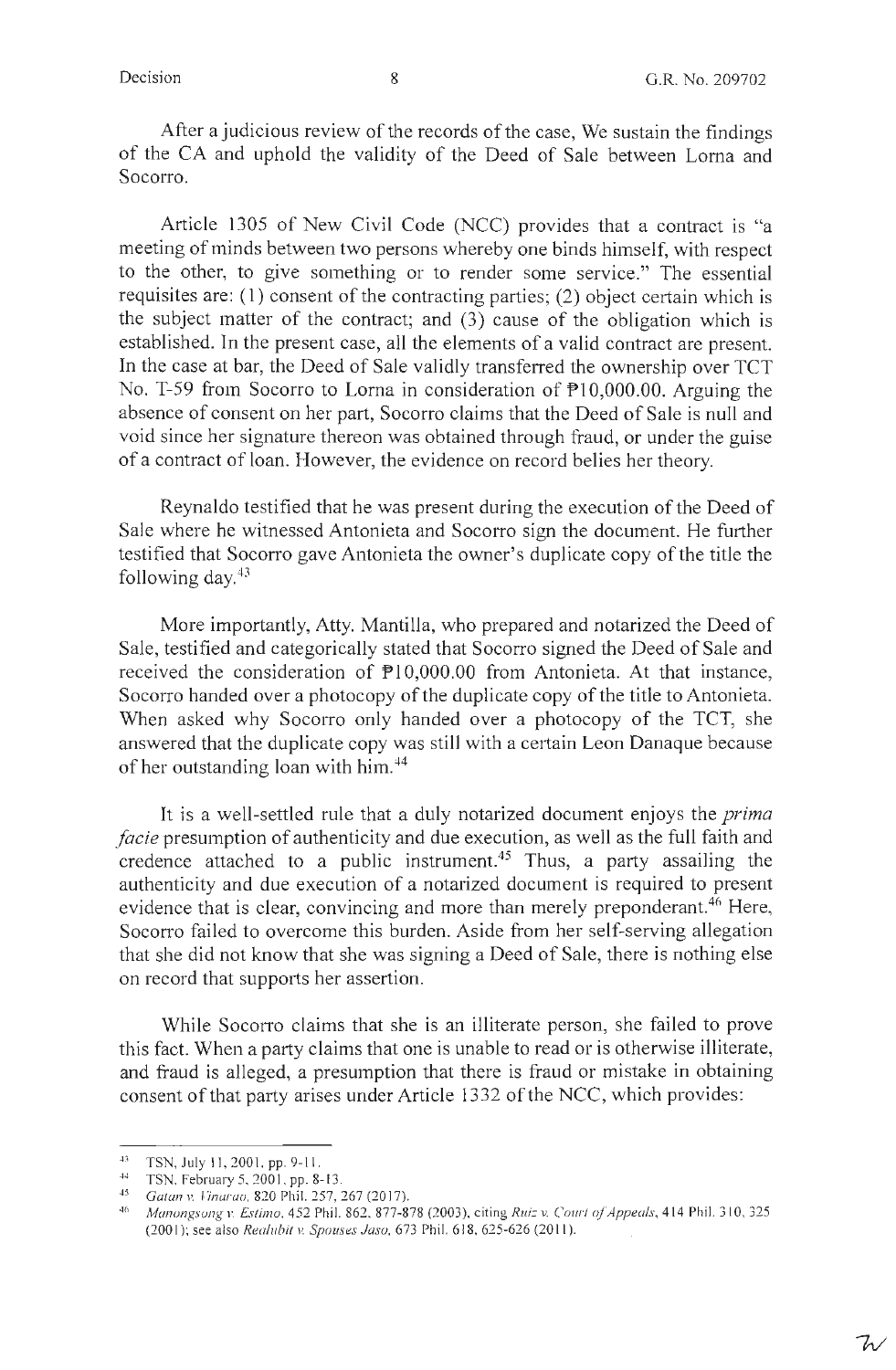When one of the parties is unable to read, or if the contract is in a language not understood by him, and mistake or fraud is alleged, the person enforcing the contract must show that the terms thereof have been fully explained to the former.

However, for Article 1332 to be applicable, the contracting party who alleges fraud or vitiated consent must establish the same by full, clear and convincing evidence.<sup>47</sup> The party must show clear and convincing evidence of one's personal circumstances and that he or she is unable to read at the time of execution of the contested contract.<sup>48</sup> Here, there is nothing in Socorro's testimony showing that she cannot read English or that she was illiterate. To the contrary, the *pacto de retro* sales<sup>49</sup> that she entered into with Enriqueta and Lelita, respectively, indicate that she is able to read, affix her signature, freely give her consent and enter into contracts. Thus, the presumption of fraud did not arise and Socorro had the burden of proving that the Tampans fraudulently secured her signature under the guise of another loan document which she would usually sign whenever she borrowed money. However, she failed to do so. In fact, such purported loan documents were not even offered in evidence.

It is also of no moment that the consideration was in the amount of P10,000.00. Gross inadequacy of price does not affect the validity of a contract of sale, unless it signifies a defect in the consent or that the parties actually intended a donation or some other contract.<sup>50</sup> Inadequacy of cause will not invalidate a contract unless there has been fraud, mistake or undue influence.<sup>51</sup> As earlier stated, fraud was not proven. Hence, the consideration in the amount of Pl0,000.00 did not invalidate the sale.

We likewise note that the title over the subject property remained under Socorro's name despite the execution of the Deed of Sale. However, this does not also affect the validity of the deed of sale. Transfer of the certificate of title in the name of the buyer and transfer of ownership to the buyer are two different concepts.<sup>52</sup> As correctly held by the CA, between the seller and buyer, ownership is transferred not by the issuance of the new certificate of title in the name of the buyer but by the execution of the instrument of sale in a public document.<sup>53</sup> Article 1498 of the New Civil Code provides that:

Art. 1498. When the sale is made through a public instrument, the execution thereof shall be equivalent to the delivery of the thing which is the object of the contract, if from the deed the contrary does not appear or cannot clearly be inferred.

Therefore, contrary to Soccoro's assertion, it is of no moment that the title was only registered seven years after the deed of sale was executed. The sale

<sup>&</sup>lt;sup>47</sup> Leonardo v. Court of Appeals, 481 Phil. 520, 581 (2004), citing *Arriola vs. Mahilum,* 392 Phil. 242, 250 (2000).

 $^{48}$  Id.<br> $^{49}$  Exhibits "1," "2" to "2-A."

 $50$  New Civil Code, Art. 1470.

<sup>51</sup> New Civil Code, Art. 1355.<br><sup>52</sup> *Chua v. Court of Appeals*, 449 Phil. 25, 46 (2003).<br><sup>53</sup> *CA valle, p.* 96

<sup>53</sup>CA *rollo.* p. 96.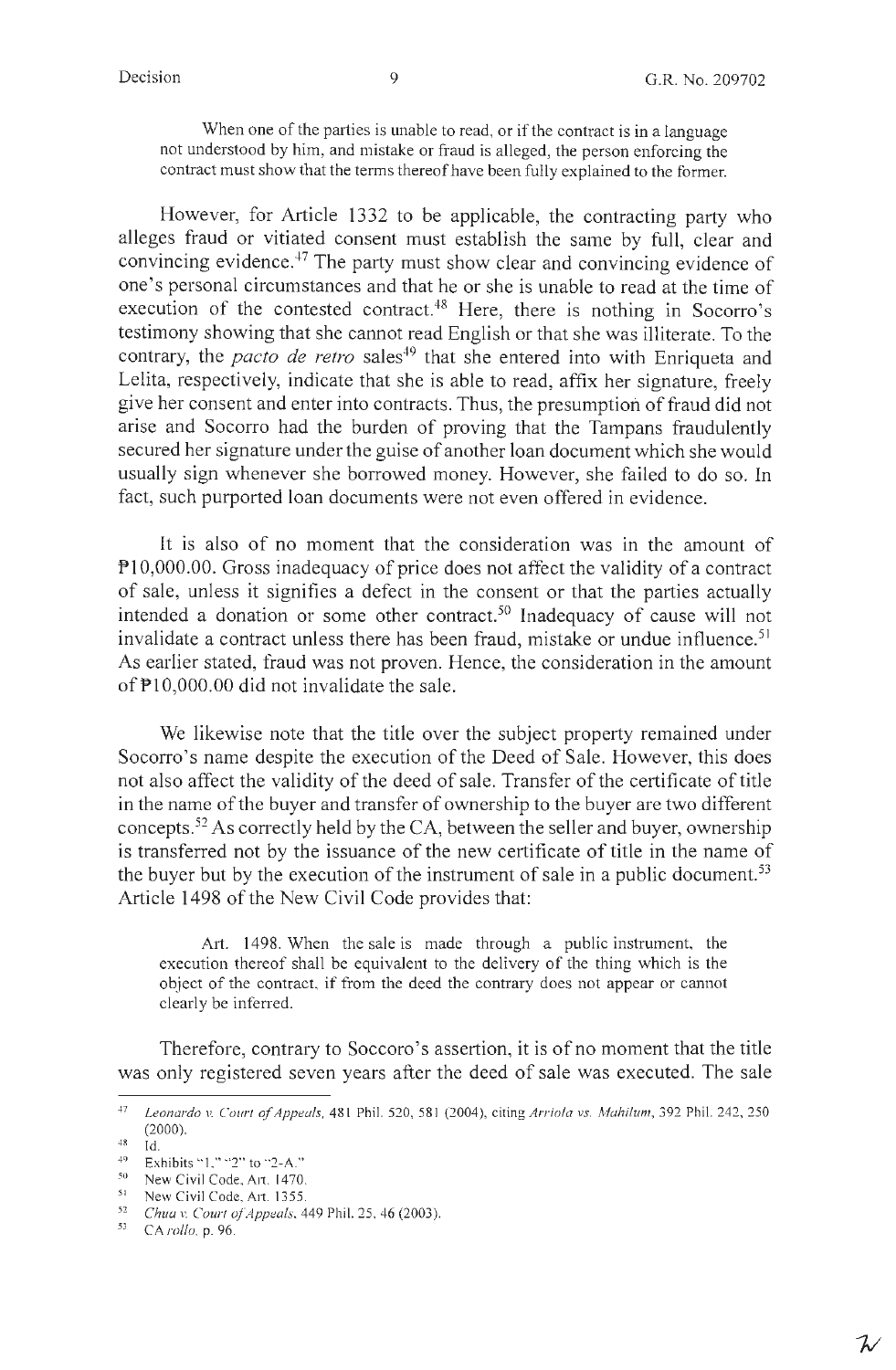ブ

was already perfected upon the execution of the Deed of Sale before Atty. Mantilla. The non-registration of the title was also aptly explained by Judith in that the money given by Loma, who was in the United States, was only enough for the purchase of the property. Hence, it took some time before the same could be registered and transferred in Lornas's name.

While Socorro was able to enter into *pacto de retro* sales for being in possession of the owner's duplicate of the TCT, this fact cannot overturn the evidentiary weight of the notarized Deed of Sale in favor of Loma. In fact, Enriqueta testified that the proceeds of the *pacto de retro* sale were given to Danilo for his construction company. During cross examination, Soccoro confinned this and stated that it was Danilo and his dad Felicisimo who requested to mortgage the property.<sup>54</sup> Precisely because the title was still in Socorro's name despite the sale, it is logical to conclude that the Tampans had to ask Socorro to enter into a contract with Enriqueta to borrow money. If indeed the *pacto de retro* sale was entered into because Danilo borrowed from Socorro as the latter claims, it would have been prudent if the loan was put into writing and presented as evidence. However, such is not the case.

It is also uncontested that the real property taxes are paid by the Tampans.<sup>55</sup> It is a settled rule that tax declarations and realty tax payment of property are not conclusive evidence of ownership, they are nonetheless good *indicia* of the possession in the concept of owner, for no one in his right mind would be paying taxes for a property that is not in his actual or at least constructive possession. 56 Coupled with the other pieces of respondent's evidence, it is reasonable to conclude that the property was indeed sold to Loma since the Tampans have been living in the property and exercising acts of dominion and control over the property.

As between the testimonies of petitioner and her other witnesses which failed to prove clearly, positively, and convincingly that she did not intend to sell the property, and the testimonial and documentary evidence of respondents, *i.e.,* the notarized Deed of Sale, tax declaration, and tax receipts, the latter evidence prevails. Testimonial evidence is susceptible to fabrication and there is very little room for choice between testimonial evidence and documentary evidence. Thus, in the weighing of evidence, documentary evidence prevails over testimonial evidence.<sup>57</sup> Taking into account the totality of evidence in the present case, this Court is inclined to rule in favor of Loma.

**WHEREFORE,** the petition is hereby **DENIED.** The January 31, 2013 Decision of the Court of Appeals in CA-G.R. CV. No. 01695 is hereby **AFFIRMED.** 

<sup>54</sup> TSN, April 22, 2003, pp. 18-19.<br>55 Exhibits "D" to "D-6;" TSN, November 3, 1999, pp. 31-33; TSN, April 22, 2003, pp. 20-21.

<sup>&</sup>lt;sup>56</sup> Tolentino v. Sps. Latagan, 761 Phil. 108, 137-138 (2015), citing Ganila v. Court of Appeals, 500 Phil. 212,

<sup>224 (2005). 57</sup> *Government Service Insurance System* v. *Court of Appeals,* 294 Phil. 699, 710 (1993), citing *Marvel Building Corporation vs. David,* 94 Phil. 376, 387-388 ( 1954).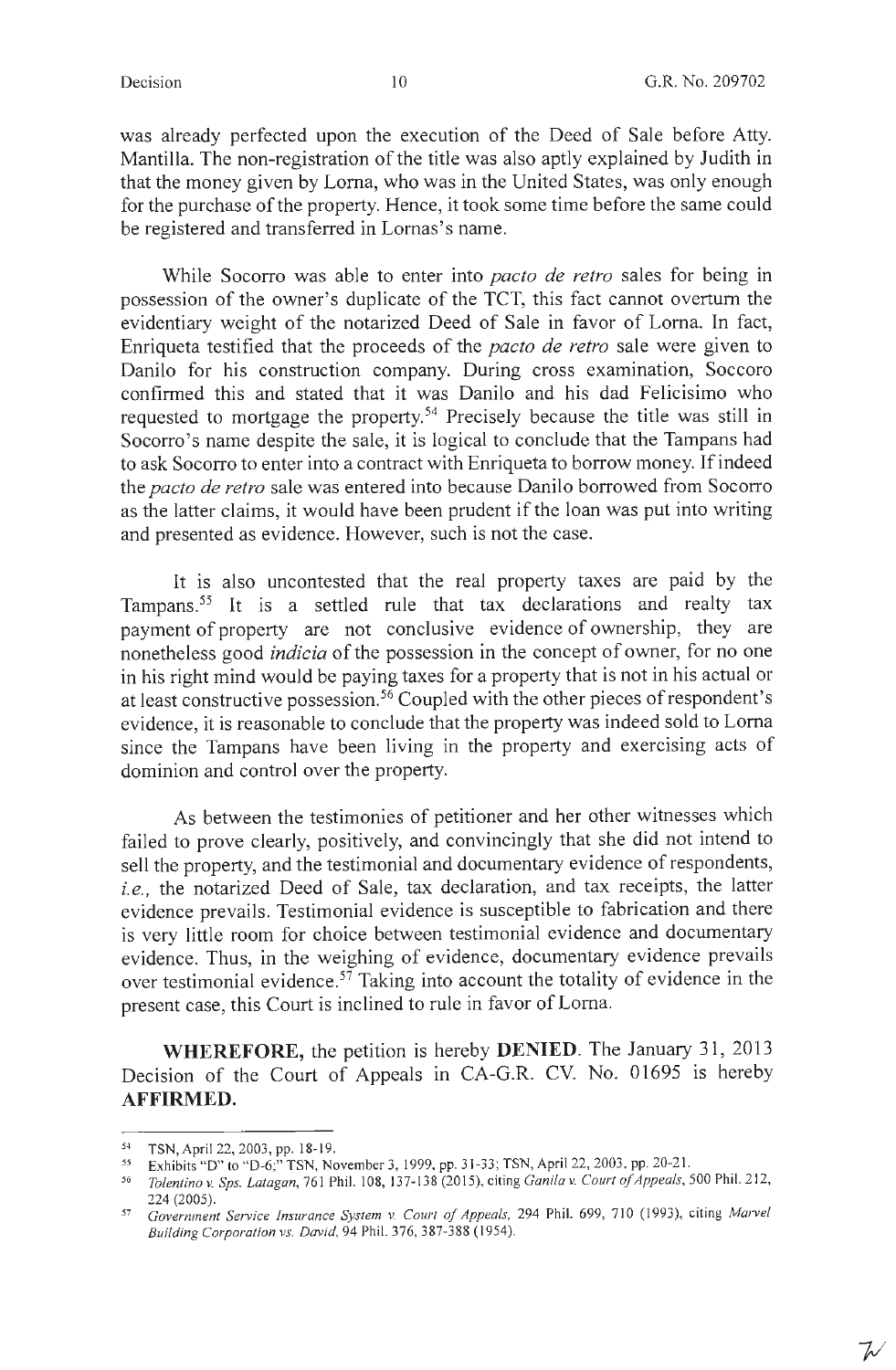**SO ORDERED.** 

 $\bigotimes_{\text{ASocciate Justice}}\underbrace{\bigotimes_{\text{Associate Justice}}\underbrace{\bigotimes_{\text{Associate Justice}}\bigotimes_{\text{Associate}}\bigotimes_{\text{Associate}}\bigotimes_{\text{Associate}}\bigotimes_{\text{Associate}}\bigotimes_{\text{Associate}}\bigotimes_{\text{Associate}}\bigotimes_{\text{Associate}}\bigotimes_{\text{Associate}}\bigotimes_{\text{Associate}}\bigotimes_{\text{Associate}}\bigotimes_{\text{Associate}}\bigotimes_{\text{Associate}}\bigotimes_{\text{Associate}}\bigotimes_{\text$ 

WE CONCUR:

On official leave. **ESTELA M. PERLAS-BERNABE**  *Senior Associate Justice* 

**RODII EDA** ociate/Justice As

RICARAG ROSARIO Associate Justice

 $J$ (*SSE*) MIDAS MARQUEZ